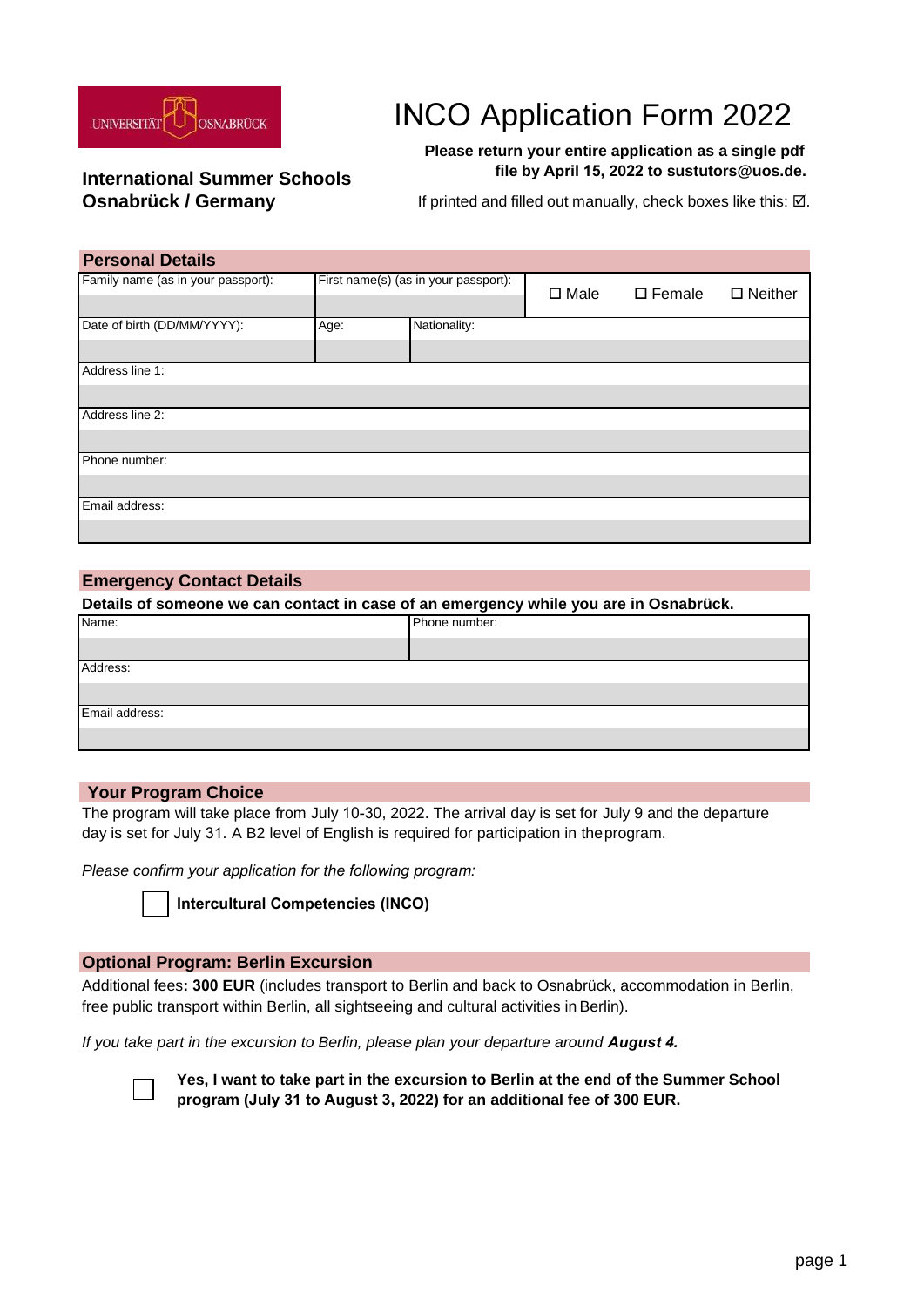| <b>Educational Background</b><br>Highest academic degree achieved |              |               |                |  |
|-------------------------------------------------------------------|--------------|---------------|----------------|--|
|                                                                   |              |               |                |  |
| $\square$ BA                                                      | $\square$ MA | $\square$ PhD | $\Box$ Other   |  |
| Course of Study:                                                  |              |               | Year of Study: |  |
|                                                                   |              |               |                |  |
| Major:                                                            |              |               | Minor:         |  |
|                                                                   |              |               |                |  |

#### **Current degree program**

| $\square$ BA              | $\square$ MA                         | $\square$ PhD | $\Box$ Other   |
|---------------------------|--------------------------------------|---------------|----------------|
| Study Course:             |                                      |               | Year of Study: |
|                           |                                      |               |                |
| Major:                    |                                      |               | Minor:         |
|                           |                                      |               |                |
| Name of home institution: |                                      |               |                |
|                           |                                      |               |                |
|                           | Address line for home institution 1: |               |                |
|                           |                                      |               |                |
|                           | Address line for home institution 2: |               |                |
|                           |                                      |               |                |

#### **Language Competencies**

| $-$<br>HIST i⊂ | nstitution.<br>at<br>nome<br>∵ınstructıon<br>mouade.<br>-a'<br>.<br>$\sim$ |
|----------------|----------------------------------------------------------------------------|
|                |                                                                            |

| Second/foreign<br>languages: | Understanding                  | Speaking                    | Writing                     | Have you ever received formal<br>instruction in this language? If<br>yes, approximately how many<br>hours in total? |
|------------------------------|--------------------------------|-----------------------------|-----------------------------|---------------------------------------------------------------------------------------------------------------------|
|                              | $\square$ Basic (A1/A2)        | $\Box$ Basic (A1/A2)        | $\Box$ Basic (A1/A2)        |                                                                                                                     |
|                              | $\Box$ Intermediate (B1/B2)    | $\Box$ Intermediate (B1/B2) | $\Box$ Intermediate (B1/B2) |                                                                                                                     |
|                              | $\Box$ Advanced (C1/C2)        | $\Box$ Advanced (C1/C2)     | □ Advanced (C1/C2)          |                                                                                                                     |
|                              | $\square$ Basic (A1/A2)        | $\Box$ Basic (A1/A2)        | $\square$ Basic (A1/A2)     |                                                                                                                     |
|                              | $\square$ Intermediate (B1/B2) | $\Box$ Intermediate (B1/B2) | $\Box$ Intermediate (B1/B2) |                                                                                                                     |
|                              | $\Box$ Advanced (C1/C2)        | $\Box$ Advanced (C1/C2)     | $\Box$ Advanced (C1/C2)     |                                                                                                                     |
|                              | $\square$ Basic (A1/A2)        | $\Box$ Basic (A1/A2)        | $\Box$ Basic (A1/A2)        |                                                                                                                     |
|                              | $\square$ Intermediate (B1/B2) | $\Box$ Intermediate (B1/B2) | $\Box$ Intermediate (B1/B2) |                                                                                                                     |
|                              | $\Box$ Advanced (C1/C2)        | $\Box$ Advanced (C1/C2)     | $\Box$ Advanced (C1/C2)     |                                                                                                                     |

#### **Accommodation**

Osnabrück University's International Office will arrange your accommodation. Depending on availability and your preferences, you will either be accommodated in a centrally-located student dorm or in a carefully selected home-stay, i.e. a single room for your private use in a shared apartment in Osnabrück. All accommodation options are equipped with kitchen and bathroom facilities. All rental costs are included in the course fee. You will be able to state a preference in your Declaration of Acceptance if your application proves successful. For further information, please refer to our website.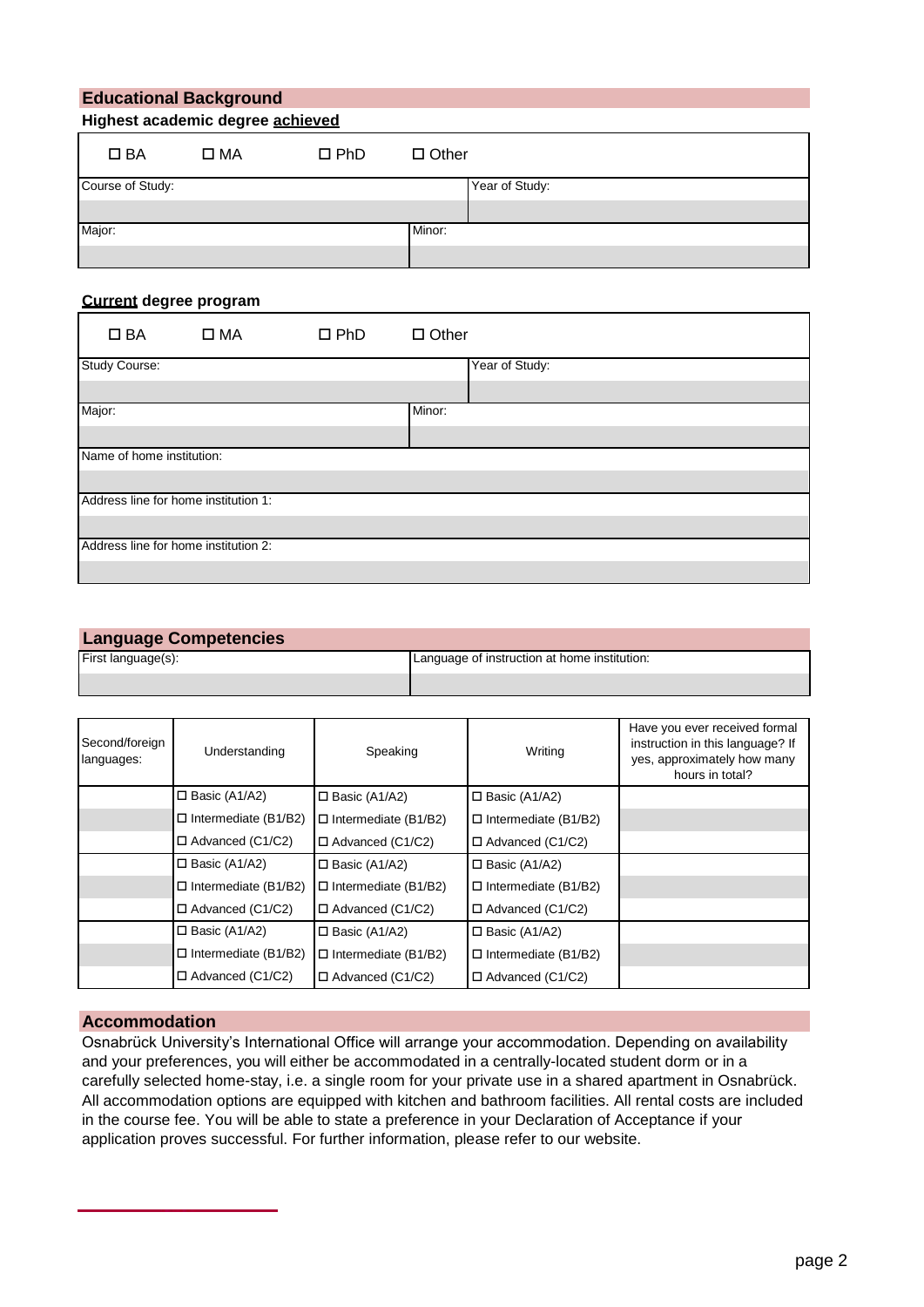

## Letter of Motivation

## **International Summer Schools Osnabrück / Germany**

You need to write this letter of motivation entirely on your own and without any assistance. This enables us to determine not only your motivation, but also your English proficiency.

Be advised that you alone are responsible for ensuring a sufficient knowledge of English. Not being able to follow the academic courses may result in less or no credits being awarded to you.

*What is your motivation for participating in the INCO program?*